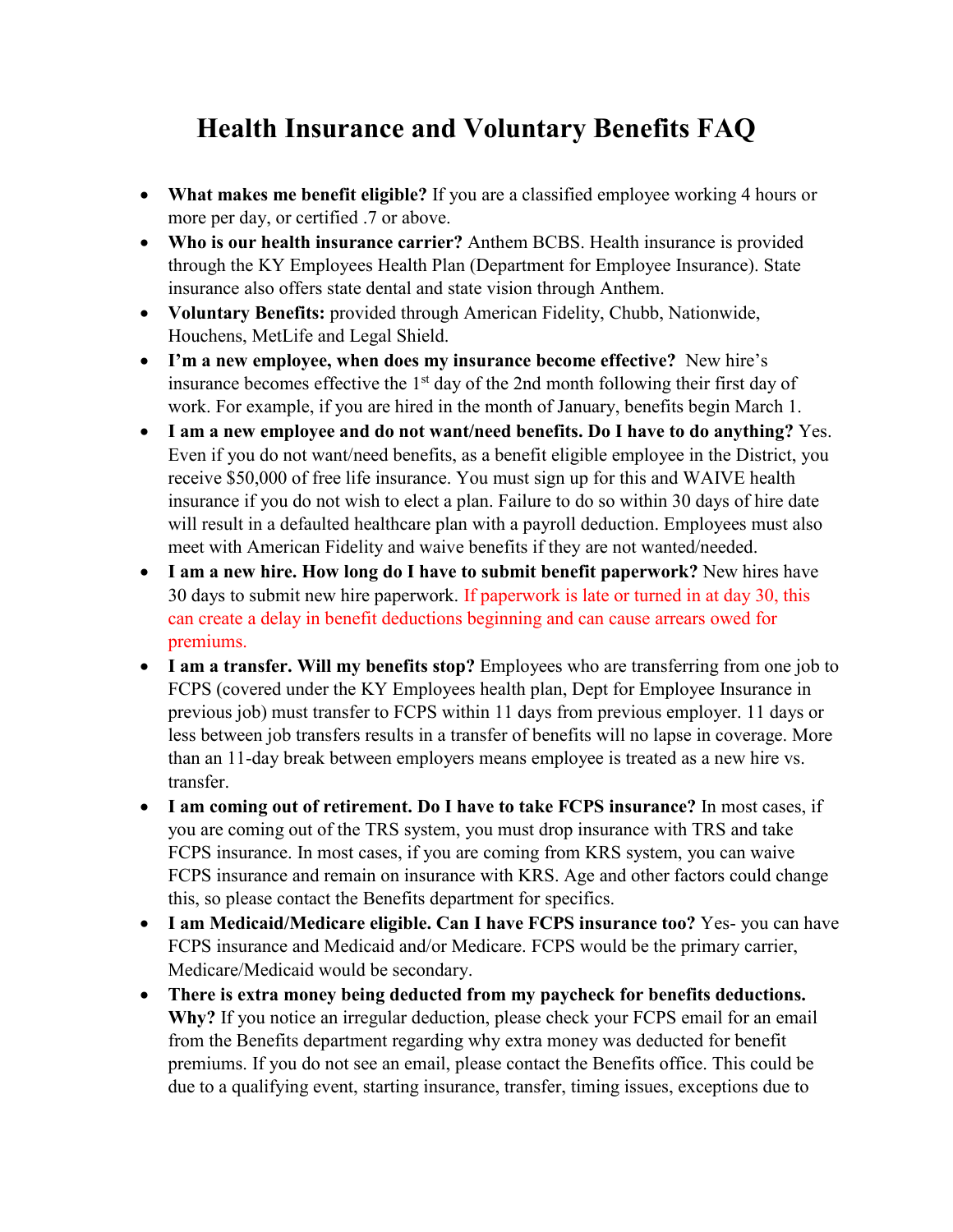late paperwork, or another cause. Employees should regularly monitor paystubs and notify the Benefits department immediately for concerns to avoid an interruption in service or arrears being owed. 859-381-4131.

- **There is a refund on my paycheck for benefits deductions. Why?** If you notice a refund on your paycheck for benefit deductions, please check your FCPS email for an email from the Benefits department regarding why a refund was issued for benefit premiums. If you do not see an email, please contact the Benefits office. 859-381-4131.
- **Why did I receive a letter from the department for Employee insurance stating I owe arrears for my benefits when they are automatically deducted from my paycheck?** The Department for Employee Insurance generates and mails letters to employees who owe arrears for state benefits at 30- and 60-days delinquent. This can be caused by a qualifying event, being a new hire, transfers, or any other event where deductions start/stop/change. Please contact the Benefits office to discuss in detail if you receive a letter. 859-381-4131.
- **My doctor's office/pharmacy said my insurance card was cancelled, what do I do?** Contact KEHP at 888-581-8834 or contact the Benefits department at 859-381-4131.
- **What doctor will take my insurance?** Go to the [Anthem website](http://www.anthem.com/) to search for provider.
- **Can I pick-up, drop or change my insurance?** If you have experienced a qualifying event, or life changing event. Other than new hire, qualifying event, or open enrollment, benefit elections cannot be changed.
- **How do I add someone to my insurance?** Complete a qualifying event form. Supporting documentation is needed. Please contact Benefits at 859-381-4117 for assistance for changes with state benefits, and 859-381-4254. Please be aware that timing when submitting a change plus processing time can cause delays in deduction changes and can result in arrears/refunds being owed to an employee.
- **How do I remove someone to my insurance?** Complete a qualifying event form. Supporting documentation is needed. Please contact Benefits at 859-381-4117 for assistance for changes with state benefits, and 859-381-4254. Please be aware that timing when submitting a change plus processing time can cause delays in deduction changes and can result in arrears/refunds being owed to an employee.
- **When is open enrollment?** Open enrollment takes place every fall (middle of Sept-November for voluntary benefits, and October for state benefits) where elections can be changed to take effect the following Jan. 1.
- **Why have my insurance deductions changed on my check?** Deductions may have changed due to a qualifying event, an approved or denied exception, failure to comply with the Alight Dependent audit, or in rare cases due to non-pay. Please refer to benefit elections and paystubs for further guidance or contact the Benefits office.
- **I resigned/was pink slipped/ retired, when does my insurance end?** This will depend on your contracted position. Case by case situation. Human Resources will send a letter each year to those who are not returning with benefit end date information or employees can contact the Benefit's office for assistance.